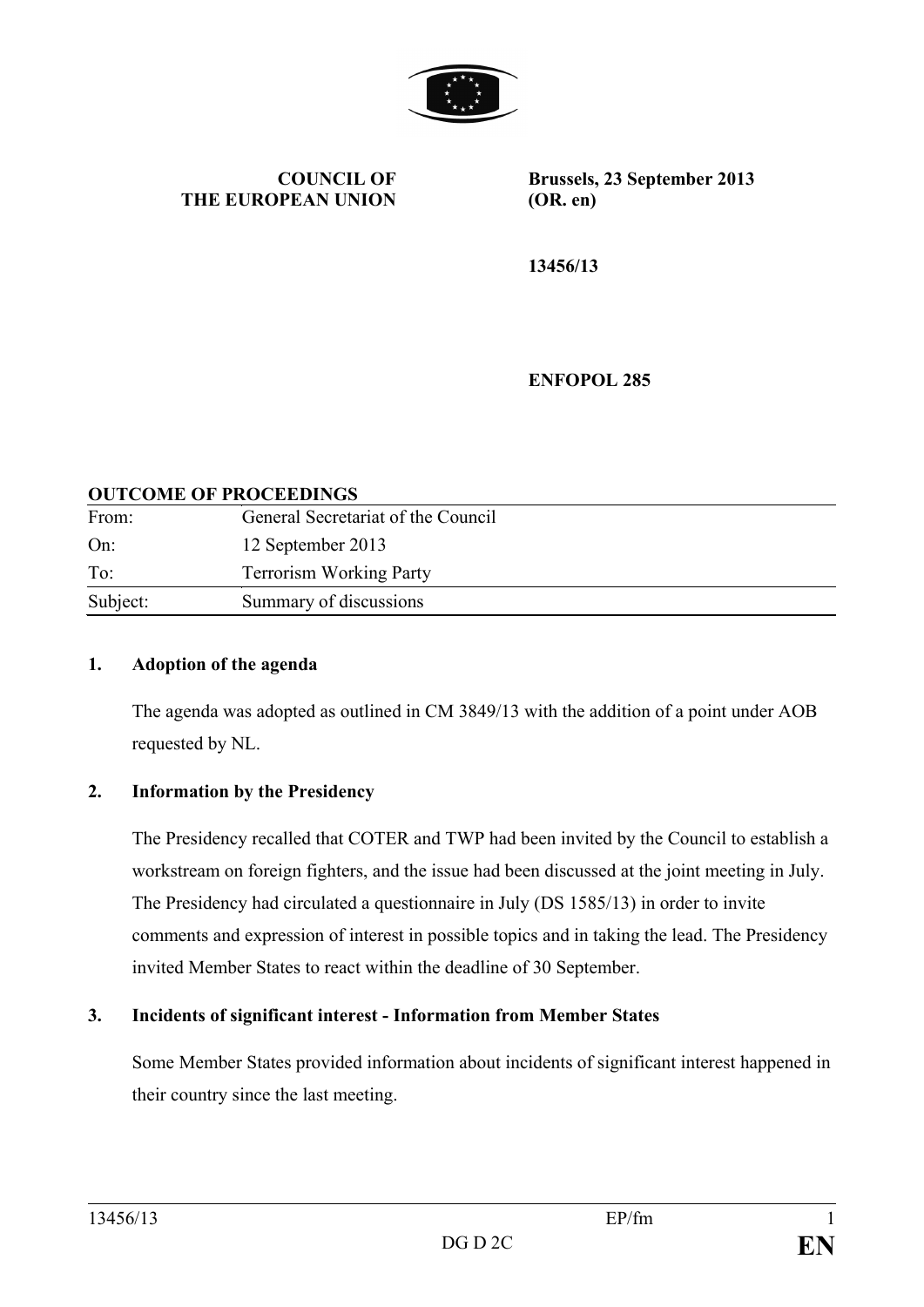#### **4. Prevent work dissuading individuals from travelling out to Syria (EU CONFIDENTIAL) - presentation by the UK**

The UK made a presentation classified EU CONFIDENTIAL.

#### **5. Orientation debate on the update of the EU Strategy for Combating Radicalisation and Recruitment to Terrorism**

The Presidency referred to the questionnaire distributed in July (CM 3299/13) in order to set the context for the orientation debate. The CTC recalled the main points of the EU work on combating radicalisation and recruitment, from the adoption of the Strategy and the Action Plan in 2005 to the subsequent concrete activities, including the establishment of the RAN network by the Commission. An update of the strategy appeared now timely and necessary, to take stock of progress and also in view of the evolving threat and of the changed institutional framework. In particular, three challenges, although not entirely new, needed to be adequately reflected in a revised strategy, namely home grown terrorism, foreign fighters and lone actors. The CTC was providing ideas and contributions to the work of the Commission, aimed at adopting a communication in November. With regard to the questions raised in the questionnaire, the CTC suggested that the revised strategy should look at all forms of terrorism and should also integrate in the new text the media communication strategy.

Many delegations took the floor to comment on the questionnaire as well as on the points raised by the CTC. Member States agreed that the revised strategy should deal with all forms of terrorism, including home-grown terrorism, as well as violent extremism. The external dimension of the fight against terrorism should be appropriately reflected in the new document. The key principles of the media communication strategy should also be included. The structure of the strategy adopted in 2005 could be a good basis for the updated strategy, with modifications and adaptations necessary to reflect new challenges and policy responses. The question whether an Action Plan should accompany the revised strategy should be discussed further as views in the group diverged.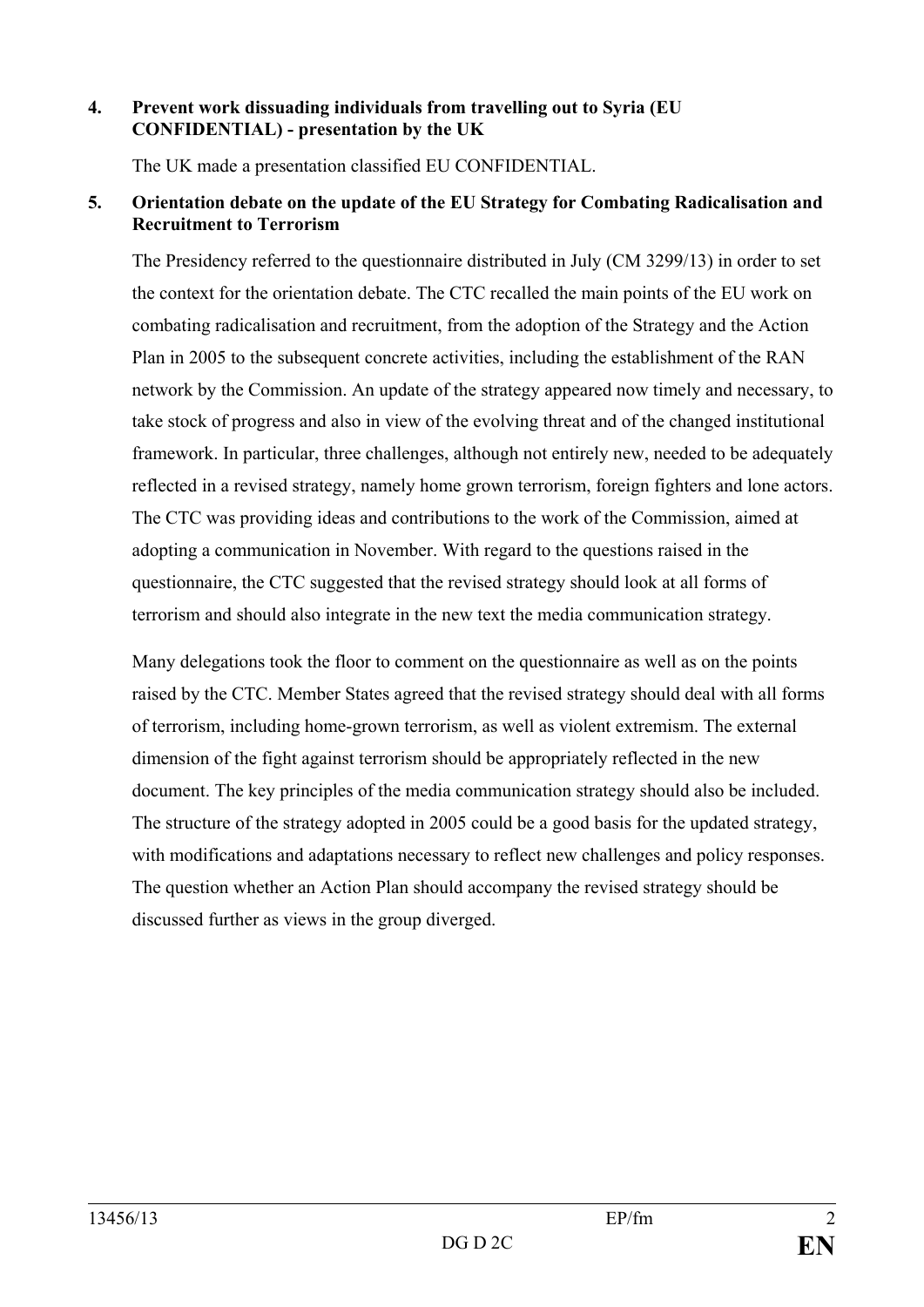# **6. Presentation by INTCEN (EU CONFIDENTIAL)**

Six monthly threat assessment

IntCen made a classified presentation on its threat assessment for the first semester of 2013.

# **7. Terrorist travel**

– Foreign Fighters - Presentation by INTCEN (EU CONFIDENTIAL)

IntCen made a classified presentation on foreign fighters, followed by a long debate among the Member States.

Presentation by NL

The NL delegation made a presentation on monitoring terrorist travel and provided information on its quick scan enquiry to assess the different instruments already at the disposal of Member States, aiming at gaining knowledge and oversight of all available information systems and at identifying gaps and shortfalls. The results of the enquiry would be available by the end of the year. A general provisional remark was that strong domestic and international cooperation would be needed in order to timely detect terrorist travel.

In this context, FR highlighted the importance of a more efficient use of the SIS II, which appeared to be the most appropriate instrument to detect travel movements of foreign fighters. The issue of how to increase the use of SIS II by Member States would be dealt with in one of the next meetings of the Working Party for Schengen Matters (SIS/SIRENE). In addition, FR also recalled the need to continue to work on the PNR file, especially by pursuing contacts at appropriate level with the European Parliament.

The Presidency said that it would be in touch with the Chair of the Working Party for Schengen Matters (SIS/SIRENE) on SIS II and that this debate could be continued at one of the next TWP meetings. This issue could possibly lead to the establishment of a work stream.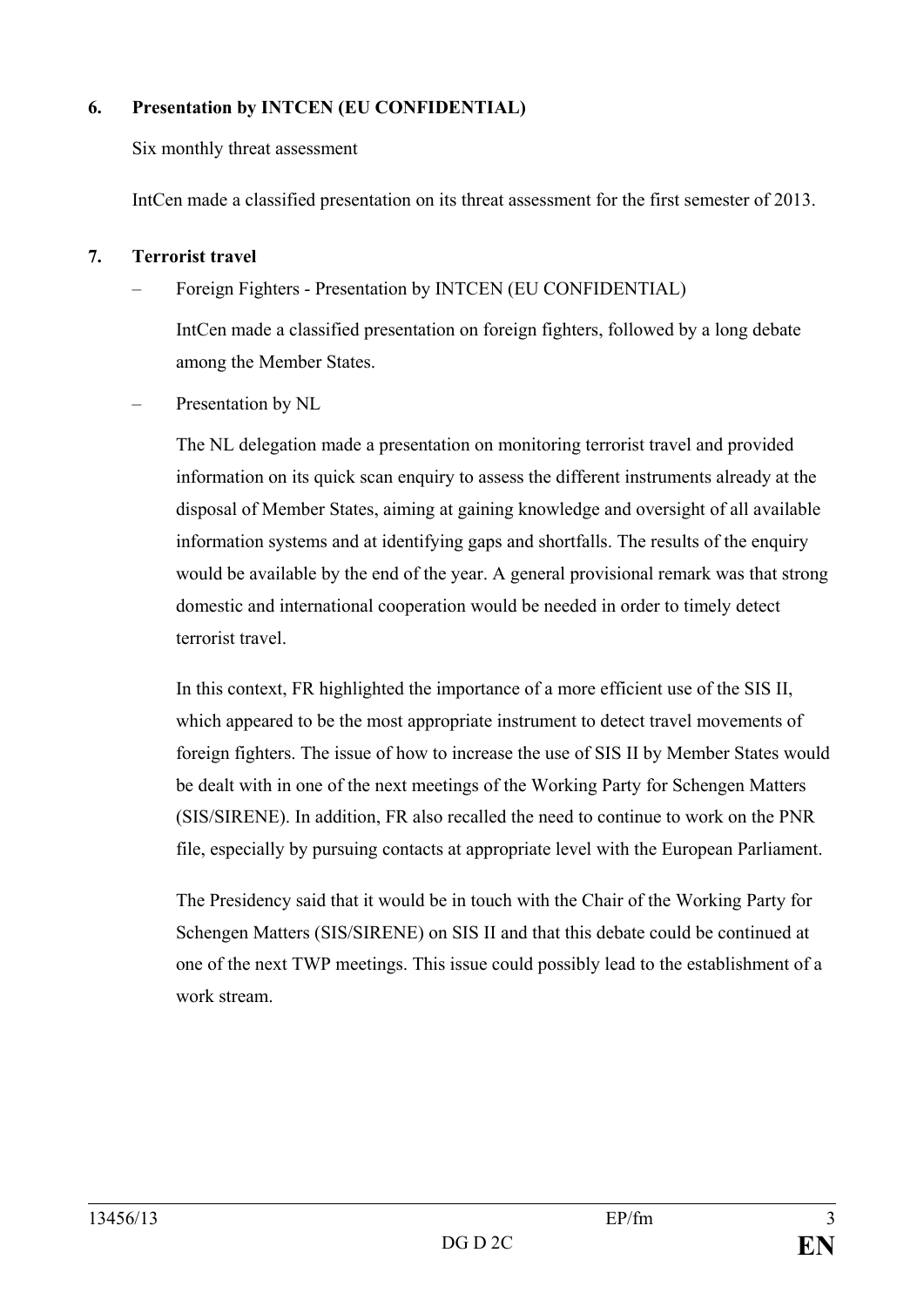# – Information from Europol

A representative of Europol provided information on the progress on the work on terrorist travel. It had completed research in their work file for a period of five year and the report should be ready in October. Furthermore, it recalled its proposal to establish a focal point on terrorist travel, to which all Member States would be invited to participate.

# – Information from Frontex

A representative of Frontex made a presentation on what information and knowledge Frontex could provide on the EU external borders with regard to the issue of foreign fighters. Furthermore, it gave an outline of possible options for tailoring Frontex information and intelligence collection activities further to better meet CT needs. It would be for Member States to indicate what kind of support they would require from the agency. The representative of Frontex mentioned among the medium to long term possible actions the establishment of a handbook for border guards and the development of risk indicators; however an increased and better use of SIS II would be essential.

A representative of Eurojust intervened to present the latest developments on the issue of travel of foreign fighters. A tactical meeting had taken place in June. Eurojust would present a report in November to the Council on its work on foreign fighters. Eurojust was also regularly monitoring terrorist convictions in Europe.

# **8. COM update on counter-radicalisation work**

This point was dealt with under item 9.